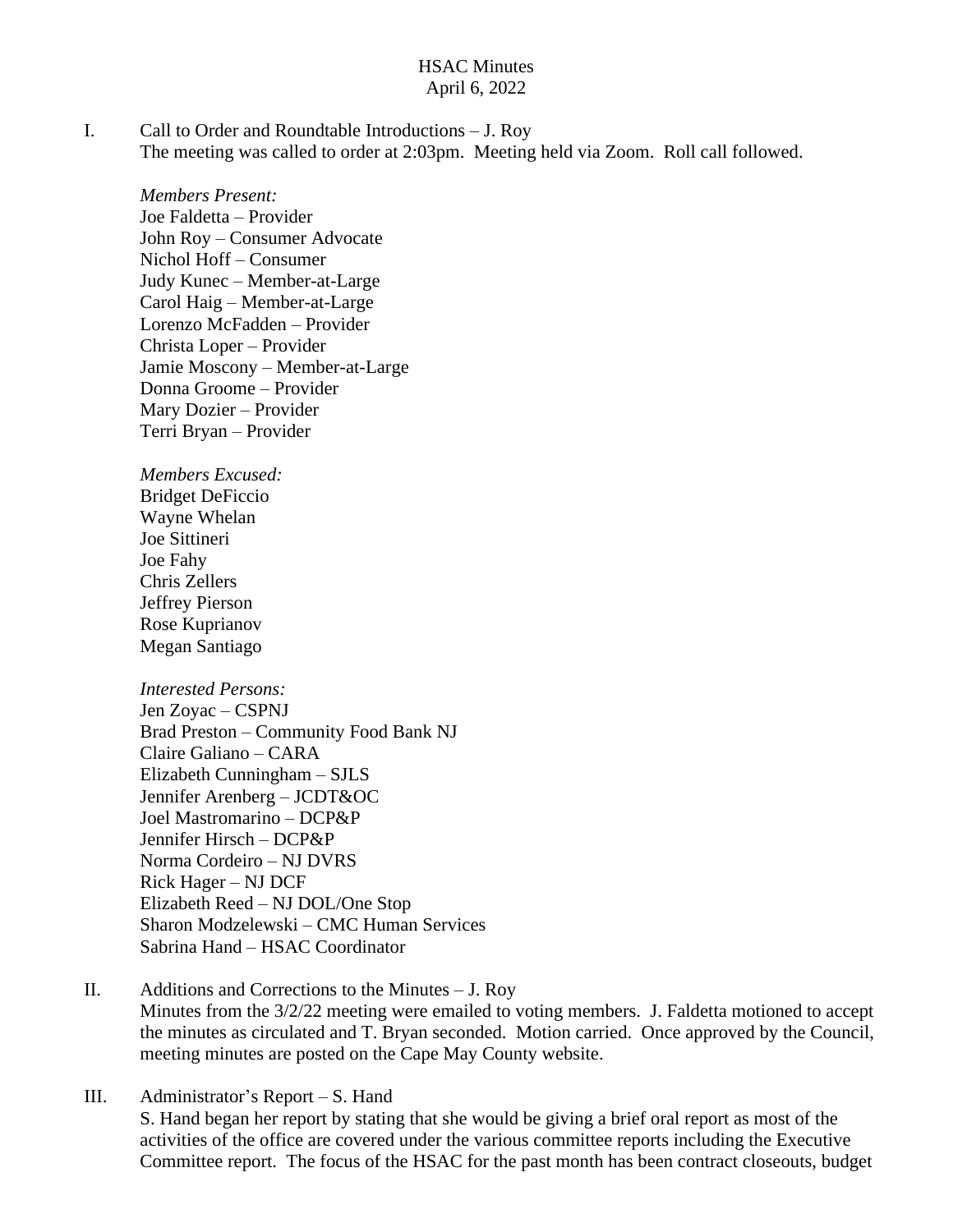preparation (for Peer Grouping, HTF program, and HSAC contract renewal), and the required planning including form preparation for the additional households added to the CMC HTF program and the 2022 HUD CoC Competition. For the HTF, the Advisory Board met on 3/2/22. At the meeting, the Board reviewed the applications submitted for participation in the HTF housing subsidy and intensive case management program. The Board's recommendations for HTF funding for 2022 were forwarded to the County Commissioners on 3/4/22; the Commissioners are expected to approve on 4/12/22. Regarding budgets, the County budget was introduced on 2/22/22 and adopted by the Board of County Commissioners at their 3/22/22 meeting. HUD has announced the funding awards from the 2021 CoC Competition. The SNJCoC received full funding for all renewal projects; this includes housing projects, HMIS, and Coordinated Entry and the planning/administration grant. In total, the SNJCoC was awarded \$3,949,536. The SNJCoC was not awarded funding for any of the new/bonus projects submitted with the 2021 application. The County received notification of the Peer Grouping (PG) funding allocation for CY 2022 from NJ DHS Division of Aging Services on 3/10/22. The HSAC office has been working with County Department of Human Services and Division of Aging & Disability Services administration to develop a spending plan and accompanying LOS. To that end, the proposed PG Spending Plan for 2022 has been prepared for review. If Council wishes to approve the 2022 PG Spending Plan, a motion will be needed under *new business.* Lastly*,* there is an update on the 2 RFPs that were referenced last month. First, CRMC was awarded \$100,000 in start-up funding from DMHAS for a community peer recovery center and Acenda was awarded \$1 million in funding through the Early Intervention Support Services RFP; this is an "urgent care" model attached to the psychiatric screening service.

#### IV. State Department Reports:

DHS – N. Troché

N. Troché was unable to attend today's meeting. J. Roy noted that S. Hand forwards all informational emails from NJ DHS to all on the HSAC distribution lists.

 $\bullet$  DCF – J. Hirsch

A written report with the statistics for the Cape May DCP&P local office for the month of March 2022 was distributed with the meeting packet. J. Hirsch highlighted the following from the March report: there were 75 intakes (65 for child abuse/neglect investigations and 10 for child welfare assessments) and 297 cases (a total of 586 children with 80 of those children in a resource home placement). Three (3) children were removed in March and there were no adoptions. J. Hirsch concluded by stating that the report provides additional statistics for those wanting additional information.

## V. Committee Reports:

a. Executive Committee – J. Roy

Minutes from the 3/23/22 meeting were distributed with the meeting packet via email. J. Roy referenced #6 of the minutes regarding the HSAC annual luncheon and awards presentation to state that the plan is to hold the event at the June Council meeting. More information will be shared at the May HSAC meeting.

- b. Disability Services Committee K. Fitzsimons J. Roy reported for K. Fitzsimons. The next meeting of the DSC is scheduled for 4/19/22.
- c. Program Review Committee J. Kunec

J. Kunec reported that the PRC met on 3/4/22 to review the proposals submitted in response to the RFP for DV shelter services. The PRC recommended and the County Commissioners approved (at their 3/8/22 meeting) awarding the contract for DV shelter services to CARA. The contract was executed on 3/22/22.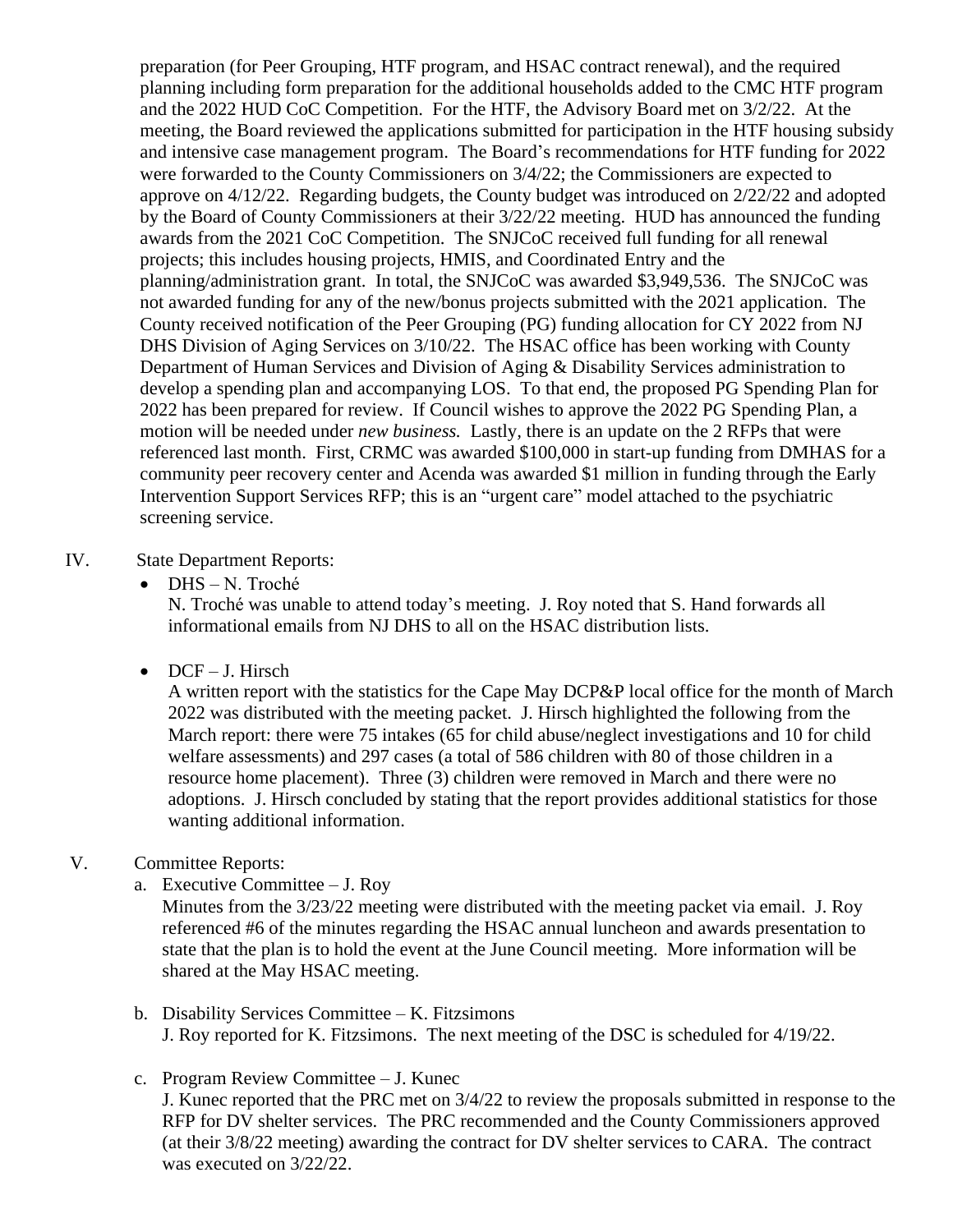#### d. WFNJ-WTW – D. Groome

A written report detailing WFNJ/SNAP caseload numbers for Cape May County for January and February 2022 was distributed with the meeting packet. D. Groome stated that the reports indicate the normal ebbs and flows of the winter caseload in CMC for GA and TANF. The SNAP caseload is maintaining a 23% increase since 2020. As reported in March, the GA mandatory work requirement was reinstated effective 2/1/22. Initially, the Division of Social Services resumed referrals to the One Stop for work activity participation on a monthly basis but has now returned to weekly rolling admissions (referrals). D. Groome concluded by announcing that the Division was awarded a Homeless Prevention and Rapid Re-Housing Program (HPRP) grant from NJ DCA. The award is for \$100,000 with 10 consumers to be served. The funding is allocated in the following manner: 70% for Rapid Re-Housing services and 30% for homelessness prevention services. D. Groome added that the award letter was just received for a grant that was to begin in December 2021. Thus, many of the contract details are not yet known including the timeframe. More details on this grant will be shared with Council as they are received.

e. CEAS – S. Matthews

Minutes from the 3/8/22 CEAS meeting were distributed with the meeting packet. S. Hand reported for S. Matthews. She stated that in addition to agency/program updates, the CEAS Committee has reinstated the "agency spotlight" component of the agenda. The Division of Social Services (DSS) was the spotlight agency for the March meeting. P. Donahue of DSS provided an overview of the agency and the services offered by each unit; she prepared a written page on each unit of the agency. These pages have been attached to the minutes to further distribute the information on these mainstream resources.

f. CIACC – S. Modzelewski

Minutes from the 3/16/22 CIACC meeting were distributed with the meeting packet. The following items were highlighted: 1) Assistant Prosecutor, Ed Shim, gave an informative presentation about laws regarding underage marijuana possession and usage; and the CIACC approved the Partnership for Success marijuana logic model strategies /interventions. 2) Agency representatives provided updates on their services and activities including an upcoming family fun event 'Go Blue – Family Fun Day' on 4/30 from 11am to 2pm to recognize Child Abuse Prevention Month. The event will be held at the Family Success Center in Rio Grande. The next CIACC meeting will be held on May 18<sup>th</sup>.

g. Membership – C. Loper

C. Loper stated that there is no official report as Council membership is full.

A motion was made by J. Kunec and seconded by T. Bryan to accept the committee reports as presented. Motion carried.

## VI. Liaison Reports

a. MHADA Board – P. Belasco

Minutes from the 3/8/22 meeting were distributed with the meeting packet. S. Hand reported for P. Belasco. She noted that the minutes are extensive and include multiple reports. S. Hand then highlighted the following from the report: 1) There is information on the Hope One van's ID program – the van has equipment which allows IDs to be made on site, 2) Presentations – Acenda staff made presentations on their Healing Hearts and Minds and Resiliency Project programs (information on both presentations is included within the minutes – after reviewing, interested agencies may want to contact Acenda for more information on these programs, 3) DMHAS update – there is an all-encompassing update on DMHAS services and activities, and 4)